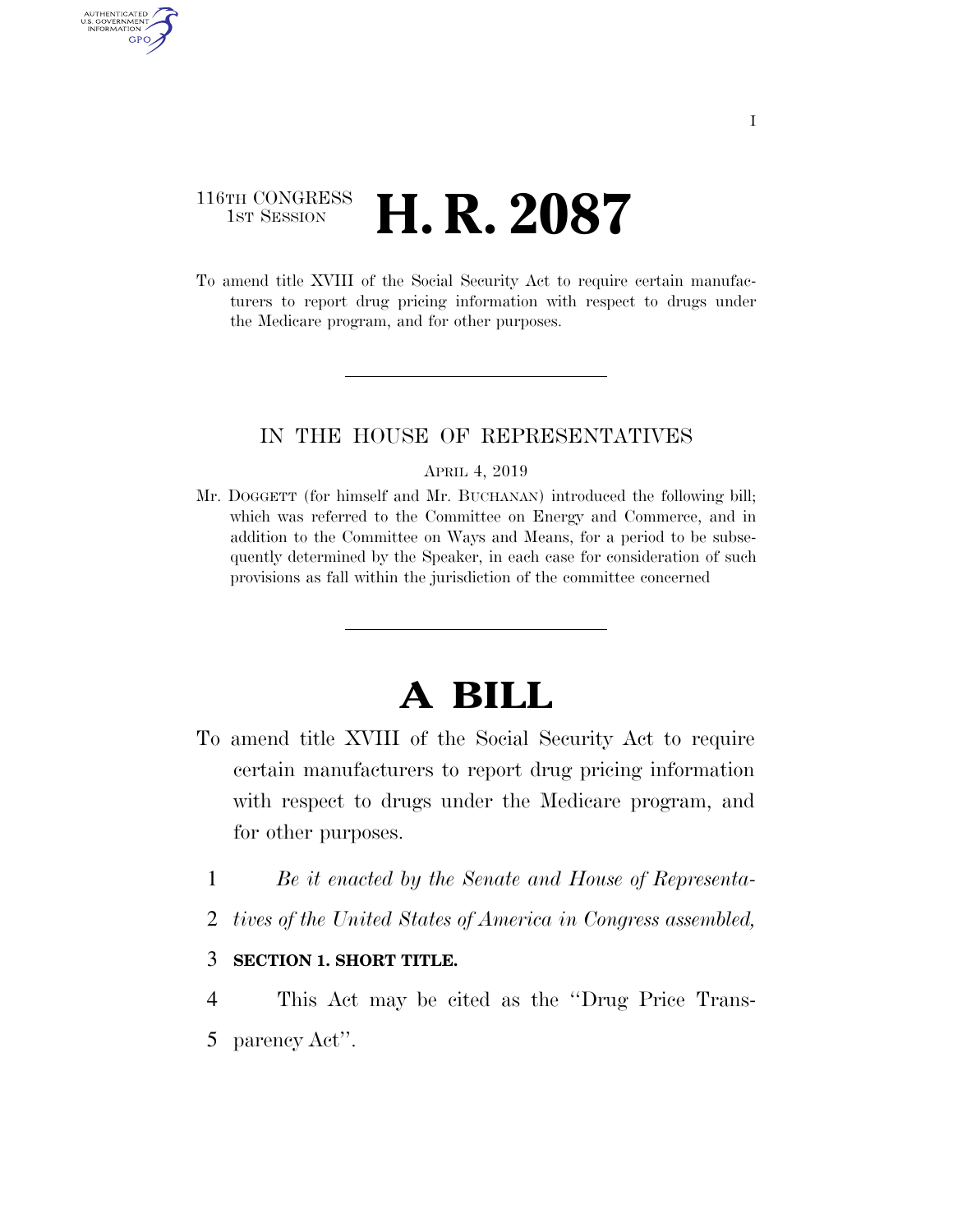| $\mathbf{1}$   | SEC. 2. REQUIRING CERTAIN MANUFACTURERS TO REPORT                  |
|----------------|--------------------------------------------------------------------|
| $\overline{2}$ | DRUG PRICING INFORMATION WITH RE-                                  |
| 3              | SPECT TO DRUGS UNDER THE MEDICARE                                  |
| $\overline{4}$ | PROGRAM.                                                           |
| 5              | (a) IN GENERAL.—Section 1847A of the Social Secu-                  |
| 6              | rity Act $(42 \text{ U.S.C. } 1395\text{w}-3\text{a})$ is amended— |
| 7              | $(1)$ in subsection $(b)$ —                                        |
| 8              | (A) in paragraph $(2)(A)$ , by inserting "or                       |
| 9              | subsection $(f)(2)$ , as applicable" before the pe-                |
| 10             | riod at the end;                                                   |
| 11             | $(B)$ in paragraph $(3)$ , in the matter pre-                      |
| 12             | eeding subparagraph $(A)$ , by inserting "or sub-                  |
| 13             | section $(f)(2)$ , as applicable," before "deter-                  |
| 14             | mined by"; and                                                     |
| 15             | (C) in paragraph $(6)(A)$ , in the matter                          |
| 16             | preceding clause (i), by inserting "or subsection                  |
| 17             | $(f)(2)$ , as applicable," before "determined by";                 |
| 18             | and                                                                |
| 19             | $(2)$ in subsection $(f)$ —                                        |
| 20             | (A) by striking "For requirements" and                             |
| 21             | inserting the following:                                           |
| 22             | "(1) IN GENERAL.—For requirements"; and                            |
| 23             | (B) by adding at the end the following new                         |
| 24             | paragraph:                                                         |
| 25             | MANUFACTURERS WITHOUT A<br>(2)<br><b>REBATE</b>                    |
| 26             | AGREEMENT UNDER TITLE XIX.-                                        |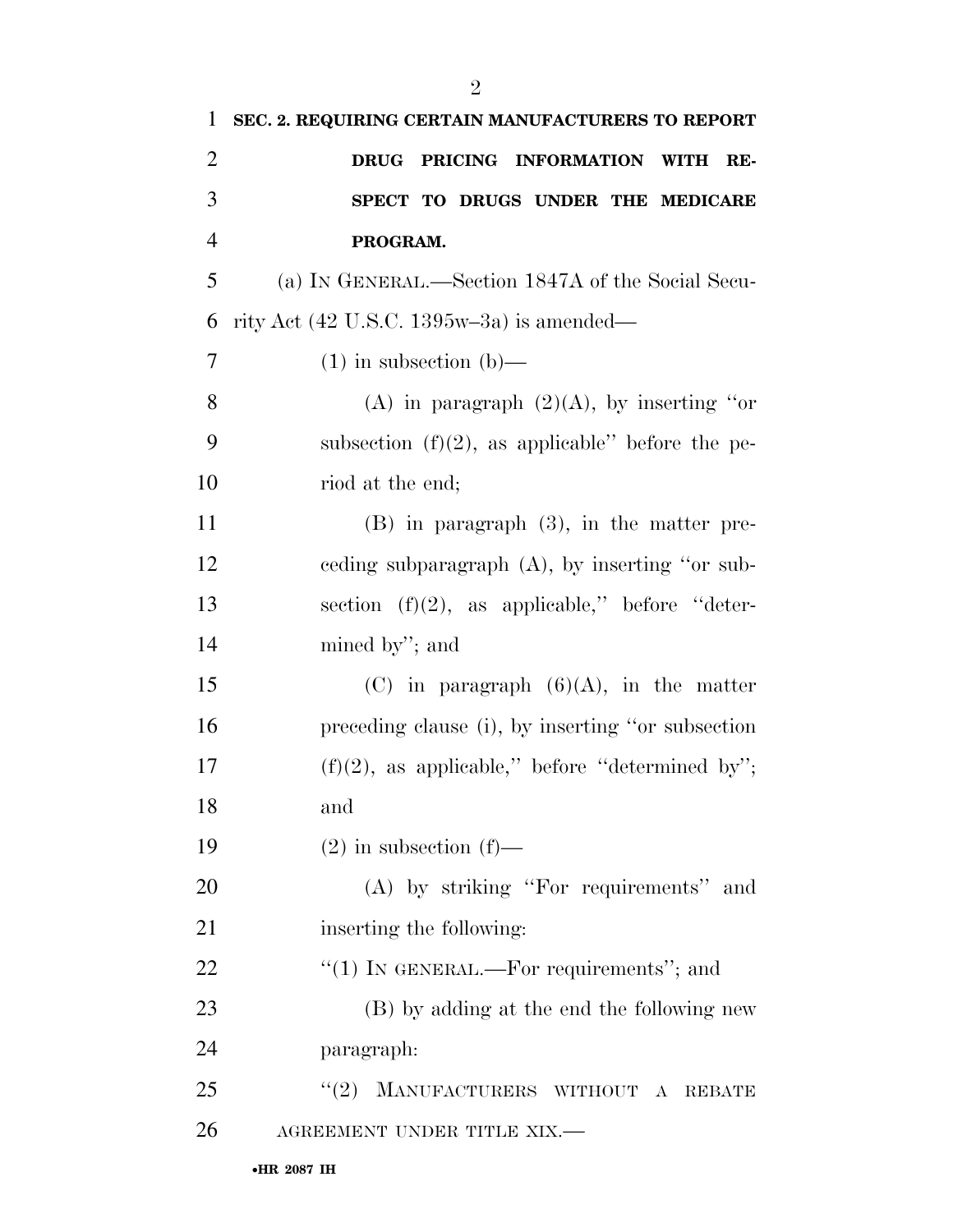$\mathcal{C}(A)$  In GENERAL.—In the case of a man- ufacturer of a drug or biological described in subparagraph (C), (E), or (G) of section  $4 \qquad 1842(0)(1)$  or in clause (ii) or (iii) of section 5 1881(b)(14)(B) that does not have a rebate agreement in effect under section 1927, for cal- endar quarters beginning on or after January 1, 2020, such manufacturer shall report to the Secretary the information described in sub-10 section  $(b)(3)(A)(iii)$  of such section 1927 with respect to such drug or biological in a time and manner specified by the Secretary.

 ''(B) AUDIT.—Information reported under subparagraph (A) is subject to audit by the In- spector General of the Department of Health and Human Services.

17 "'(C) VERIFICATION.—The Secretary may survey wholesalers and manufacturers that di- rectly distribute drugs described in subpara-20 graph (A), when necessary, to verify manufac- turer prices and manufacturer's average sales prices (including wholesale acquisition cost) if required to make payment reported under sub- paragraph (A). The Secretary may impose a civil monetary penalty in an amount not to ex-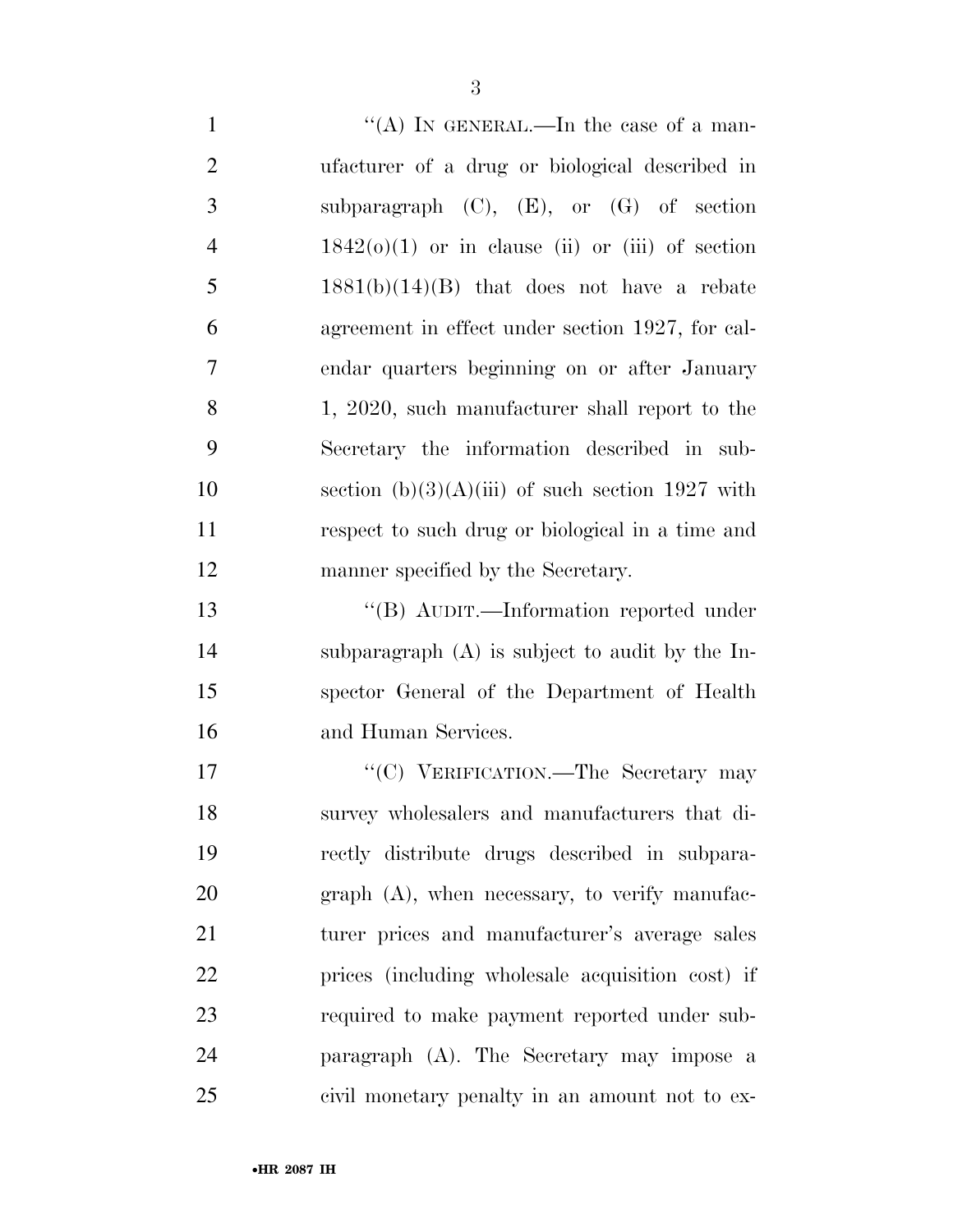ceed \$100,000 on a wholesaler, manufacturer, or direct seller, if the wholesaler, manufacturer, or direct seller of such a drug refuses a request for information about charges or prices by the Secretary in connection with a survey under this subparagraph or knowingly provides false information. The provisions of section 1128A (other than subsections (a) (with respect to amounts of penalties or additional assessments) and (b)) shall apply to a civil money penalty under this subparagraph in the same manner as such provisions apply to a penalty or proceeding under section 1128A(a).

 $''(D)$  CONFIDENTIALITY. Notwithstand- ing any other provision of law, information dis- closed by manufacturers or wholesalers under this paragraph (other than the wholesale acqui- sition cost for purposes of carrying out this sec- tion) is confidential and shall not be disclosed by the Secretary in a form which discloses the 21 identity of a specific manufacturer or whole-22 saler or prices charged for drugs by such manu-facturer or wholesaler, except—

24 ''(i) as the Secretary determines to be necessary to carry out this section (includ-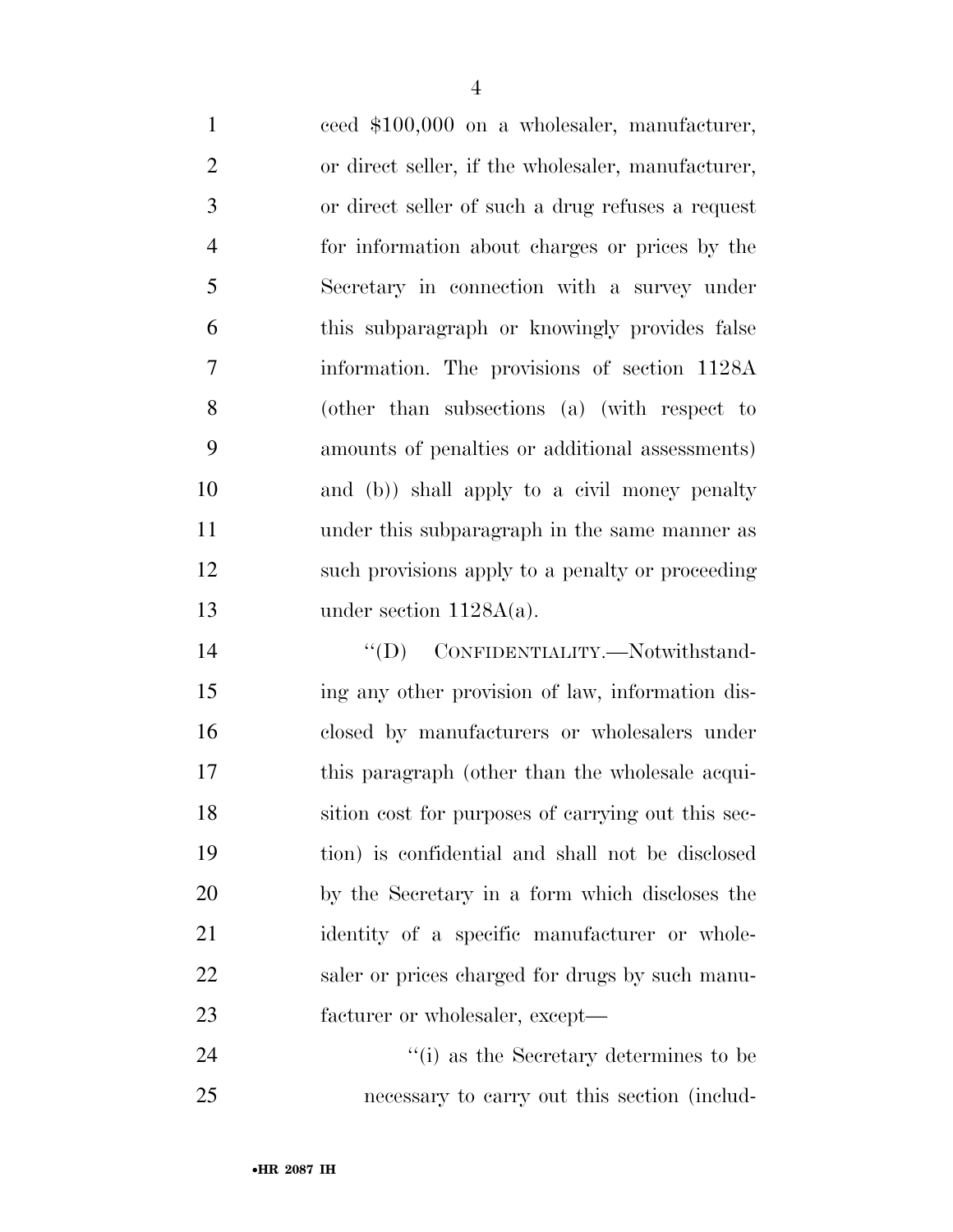| $\mathbf{1}$   | ing the determination and implementation        |
|----------------|-------------------------------------------------|
| $\overline{2}$ | of the payment amount), or to carry out         |
| $\mathfrak{Z}$ | section $1847B$ ;                               |
| $\overline{4}$ | "(ii) to permit the Comptroller Gen-            |
| 5              | eral to review the information provided;        |
| 6              | and                                             |
| $\overline{7}$ | "(iii) to permit the Director of the            |
| 8              | Congressional Budget Office to review the       |
| 9              | information provided.".                         |
| 10             | (b) ENFORCEMENT.—                               |
| 11             | (1) IN GENERAL.—Section $1847A$ such Act $(42)$ |
| 12             | U.S.C. $1395w-3a$ ) is further amended—         |
| 13             | (A) in subsection $(d)(4)$ —                    |
| 14             | (i) in subparagraph $(A)$ , by striking         |
| 15             | "IN GENERAL" and inserting "MISREPRE-           |
| 16             | SENTATION";                                     |
| 17             | (ii) in subparagraph (B), by striking           |
| 18             | "subparagraph (B)" and inserting "sub-          |
| 19             | paragraph $(A)$ , $(B)$ , or $(C)$ ";           |
| 20             | (iii) by redesignating subparagraph             |
| 21             | $(B)$ as subparagraph $(D)$ ; and               |
| 22             | (iv) by inserting after subparagraph            |
| 23             | (A) the following new subparagraphs:            |
| 24             | "(B) FAILURE TO PROVIDE TIMELY INFOR-           |
| 25             | MATION.—If the Secretary determines that a      |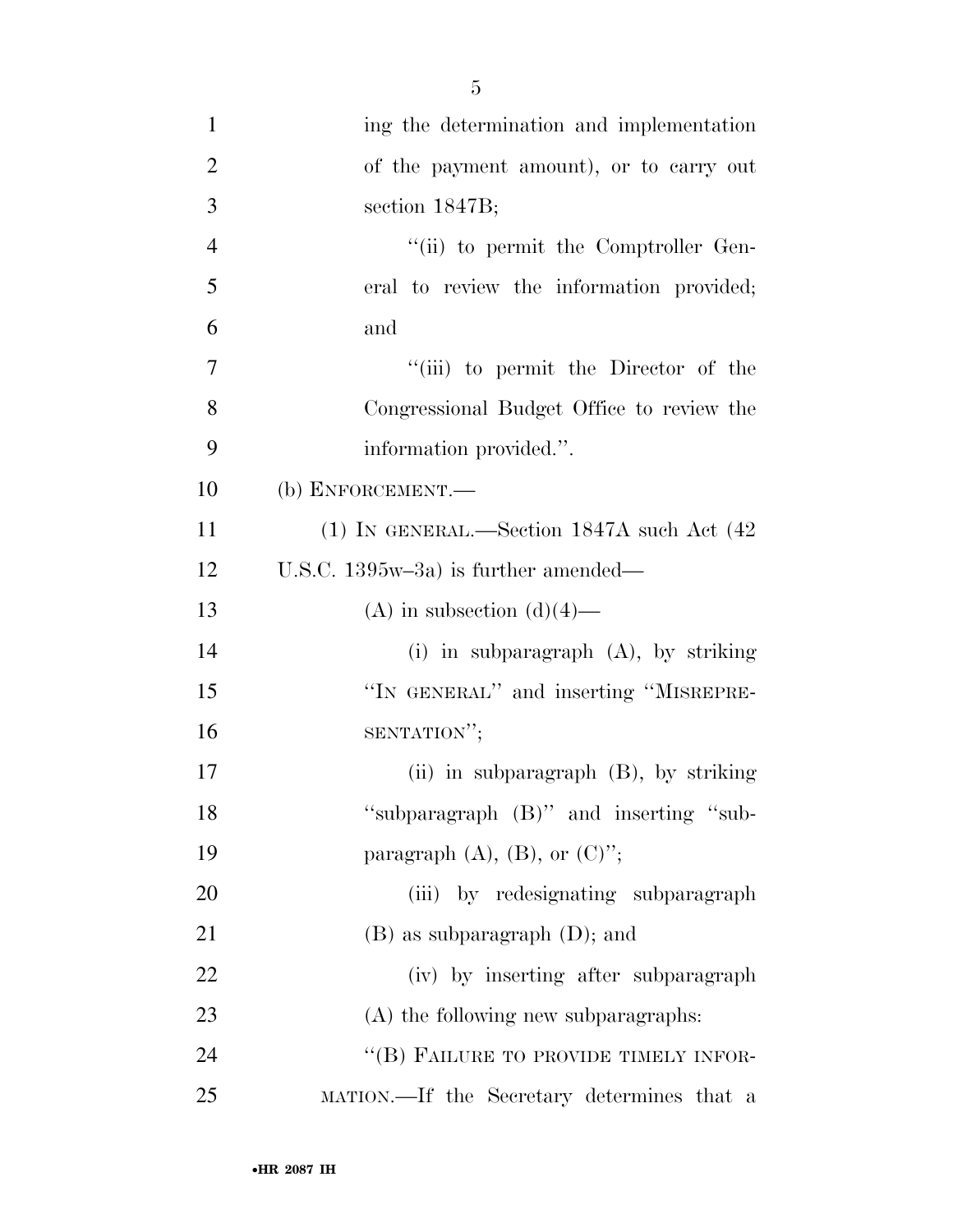| $\mathbf{1}$   | manufacturer described in subsection $(f)(2)$ has   |
|----------------|-----------------------------------------------------|
| $\overline{2}$ | failed to report on information described in sec-   |
| 3              | tion $1927(b)(3)(A)(iii)$ with respect to a drug or |
| $\overline{4}$ | biological in accordance with such subsection,      |
| 5              | the Secretary shall apply a civil money penalty     |
| 6              | in an amount of $$25,000$ for each day the man-     |
| 7              | ufacturer has failed to report such information     |
| 8              | and such amount shall be paid to the Treasury.      |
| 9              | "(C) FALSE INFORMATION.—Any manu-                   |
| 10             | facturer required to submit information under       |
| 11             | subsection $(f)(2)$ that knowingly provides false   |
| 12             | information is subject to a civil money penalty     |
| 13             | in an amount not to exceed $$100,000$ for each      |
| 14             | item of false information. Such civil money pen-    |
| 15             | alties are in addition to other penalties as may    |
| 16             | be prescribed by law."; and                         |
| 17             | (B) in subsection $(c)(6)(A)$ , by striking the     |
| 18             | period at the end and inserting ", except that,     |
| 19             | for purposes of subsection $(f)(2)$ , the Secretary |
| 20             | may, if the Secretary determines appropriate,       |
| 21             | exclude repackagers of a drug or biological from    |
| 22             | such term.".                                        |
| 23             | (2) CONFORMING EXISTING MANUFACTURER                |
| 24             | REPORTING PENALTIES.—Section $1927(b)(3)(C)(i)$     |

of such Act (42 U.S.C. 1396r–8(b)(3)(C)(i)) is